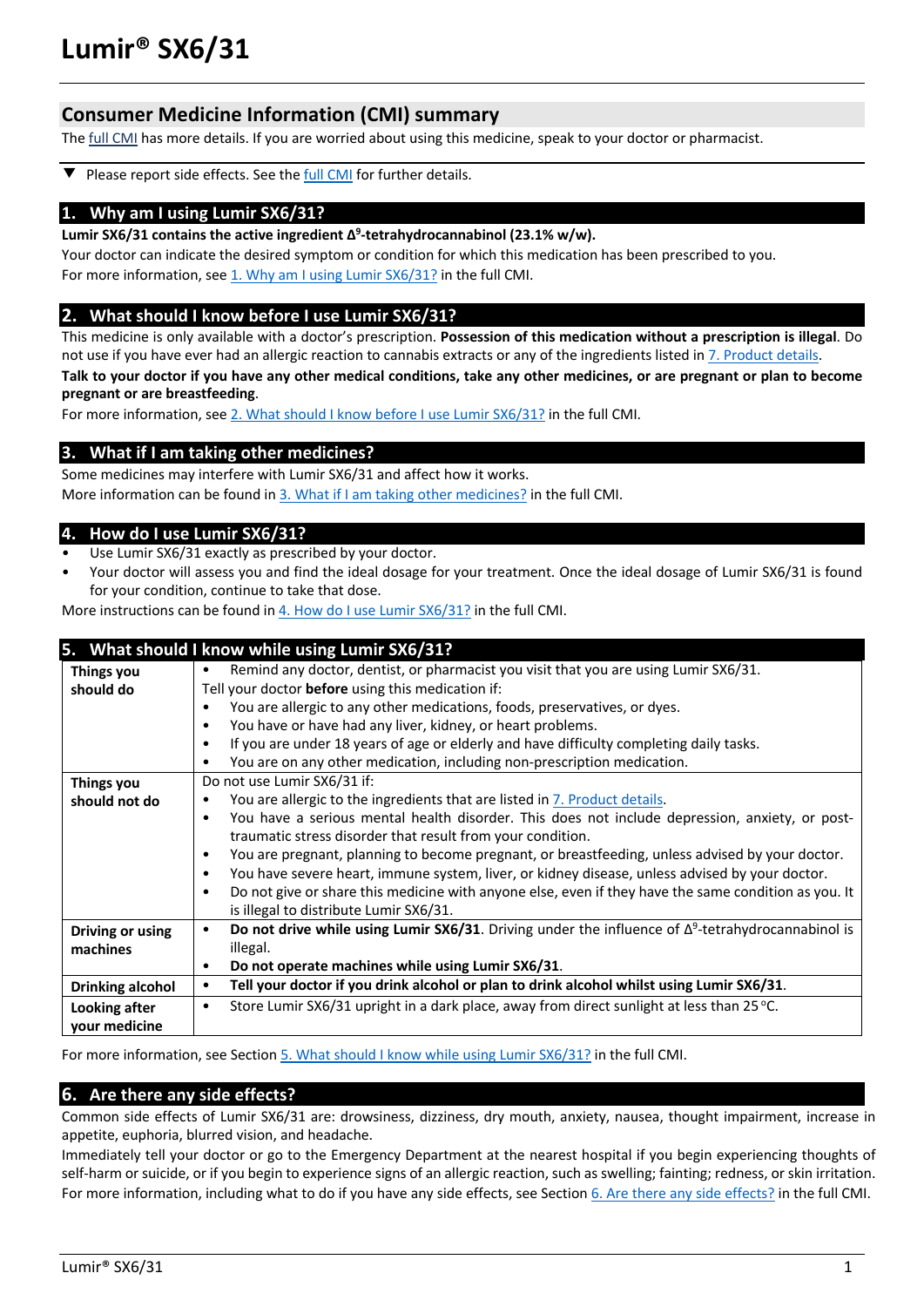

This medicine is subject to additional monitoring. This will allow quick identification of new safety information. You can help by reporting any side effects you may get. You can report side effects to your doctor, or directly at www.tga.gov.au/reporting-problems.

# **Lumir® SX6/31**

**Active ingredient(s):** 23.1% w/w Δ<sup>9</sup>-Tetrahydrocannabinol

# **Consumer Medicine Information (CMI)**

This leaflet answers some common questions about Lumir SX6/31. It does not contain all available information. **It does not take the place of talking to your doctor or pharmacist.**

The information in this leaflet was last updated on the date listed at the end of this CMI. More recent information may be available. Ensure that you speak to your pharmacist or doctor to obtain the most up to-date information about the medicine.

All medicines have risks and benefits. Your doctor has weighed the risks of you using Lumir SX6/31 against the benefits they expect it will have for you.

If you have any concerns about taking this medicine, ask your doctor or pharmacist.

#### **Keep this leaflet with your medicine. You may need to read it again.**

#### **Where to find information in this leaflet:**

- 1. Why am I using Lumir SX6/31?
- 2. What should I know before I use Lumir SX6/31?
- 3. What if I am taking other medicines?
- 4. How do I use Lumir SX6/31?
- 5. What should I know while using Lumir SX6/31?
- 6. Are there any side effects?
- 7. Product details

# **1. Why am I using Lumir SX6/31?**

#### **Lumir SX6/31 contains the active ingredient Δ9 tetrahydrocannabinol**.

Lumir SX6/31 is not approved for treatment of any specific conditions or symptoms. Your doctor can indicate the desired symptom or condition for which this medication has been prescribed to you.

Medicinal cannabis could be beneficial for use when suffering from debilitating conditions, including, but not limited to, chronic pain, cancer pain, chemotherapyinduced nausea and vomiting, refractory paediatric epilepsy, spasticity from neurological conditions, and anorexia or wasting associated with chronic illness.

The Therapeutic Goods Association (TGA) has provided patient information (PI) for medicinal cannabis concerning multiple sclerosis, chronic non-cancer pain, chemotherapyinduced nausea and vomiting in cancer (CINV), and palliative care. The TGA has also released guidance for the use of medicinal cannabis for treatment of epilepsy in paediatric and young adult patients, multiple sclerosis, nausea and vomiting, chronic non-cancer pain, and palliative care.

Lumir SX6/31 contains active ingredients called cannabinoids. Your doctor may prescribe this medication for conditions or symptoms which have not been mentioned above.

## **2. What should I know before I use Lumir SX6/31?**

#### **Warnings**

#### **Do not use Lumir SX6/31 if:**

- vou are allergic to  $\Delta^9$ -tetrahydrocannabinol, cannabidiol, or any of the ingredients listed at the end of this leaflet.
- always check the ingredients to make sure you can use this medicine.
- you have a serious mental health disorder, such as psychosis. This does not include depression, anxiety, or post-traumatic stress disorder that result from your condition.
- you are pregnant or planning to become pregnant or breastfeeding, unless advised by your doctor.
- you have severe heart, immune system, liver, or kidney disease, unless advised by your doctor.

#### **Check with your doctor if you:**

- have any other medical conditions such as a serious mental health disorder, this does not include depression, anxiety or post-traumatic stress disorder that result from your condition.
- you have severe heart, immune system, liver, or kidney disease, unless advised by your doctor.
- take any medicines for any other condition, including non-prescription medication.
- You are allergic to any other medications, foods, preservatives, or dyes.
- you have or have had any liver, kidney, or heart problems.
- you have previously abused any drug or substance, including alcohol.
- if you are under 18 years of age or elderly and have difficulty completing daily tasks.
- you need help with transportation or driving to a medical practice or pharmacy.
- you are pregnant or planning to become pregnant or breastfeeding, unless advised by your doctor.
- you are on any other medication, including nonprescription medication.

During treatment, you may be at risk of developing certain side effects. It is important you understand these risks and how to monitor for them. See additional information under Section 6. Are there any side effects?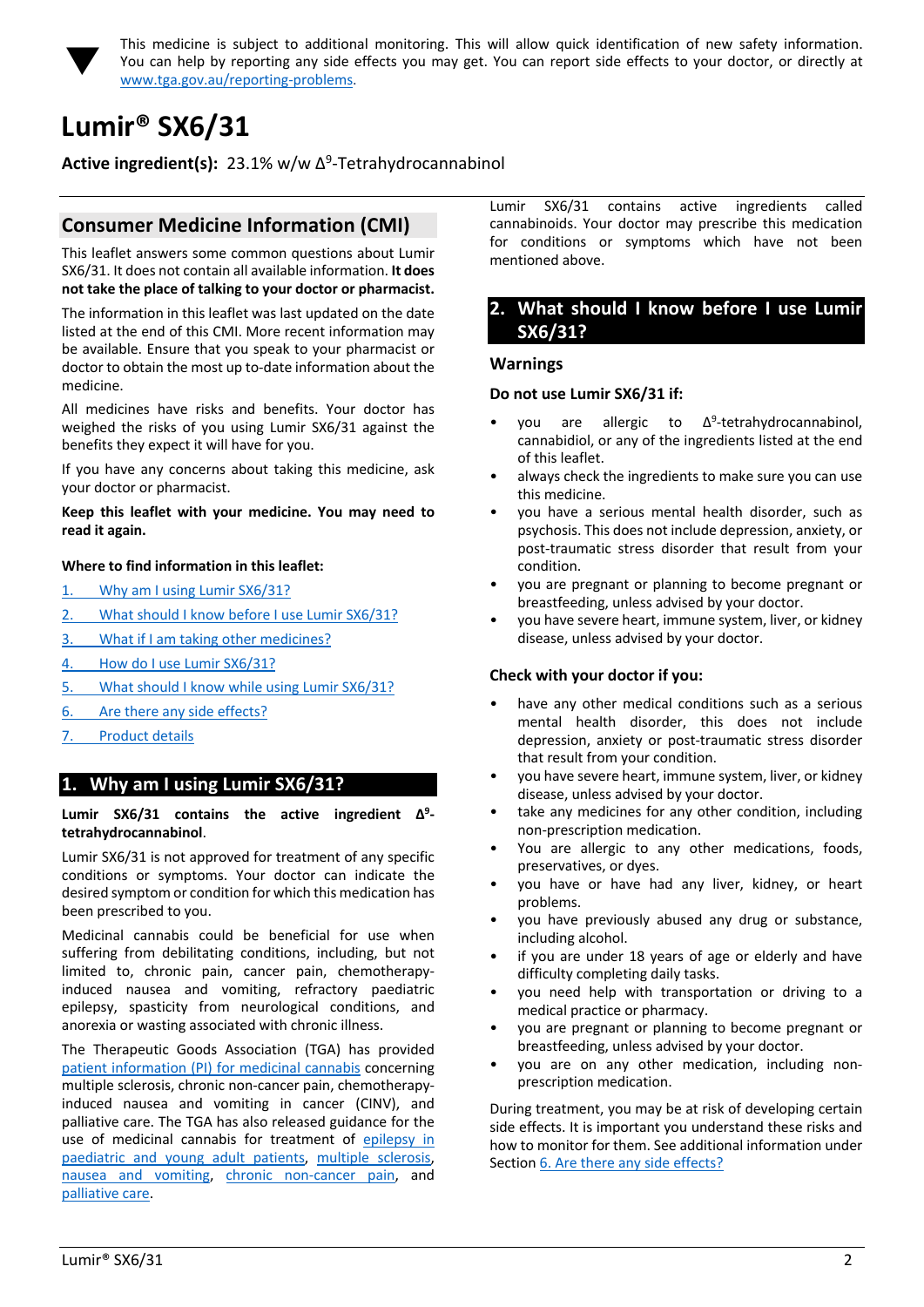## **Pregnancy and breastfeeding**

Check with your doctor if you are pregnant or intend to become pregnant.

Talk to your doctor if you are breastfeeding or intend to breastfeed.

# **3. What if I am taking other medicines?**

Tell your doctor or pharmacist if you are taking any other medicines, including any medicines, vitamins, or supplements that you buy without a prescription from your pharmacy, supermarket, or health food shop.

**Some medicines may interfere with Lumir SX6/31 and affect how it works.**

**Check with your doctor or pharmacist if you are not sure about what medicines, vitamins or supplements you are taking and if these affect Lumir SX6/31.**

# **4. How do I use Lumir SX6/31?**

## **How much to take / use?**

- **Use Lumir SX6/31 exactly as prescribed by your doctor.**
- To find the ideal dosage, it is highly recommended to begin at the lowest possible dose and increase slowly as ideal dosage may differ per individual. This is to allow a person to achieve the best relief, whilst minimizing side effects of the treatment. The following is a guide for finding the ideal dosage for your condition:
	- 1. Inhale once and wait 15 minutes.
	- 2. If the desired therapeutic effect does not occur, inhale twice and wait 15 minutes.
	- 3. Continue this process increasing the number of inhalations every 15 minutes until the desired therapeutic effect occurs.

# **When to take / use Lumir SX6/31**

• Once the ideal dosage of Lumir SX6/31 is found for your condition, continue to take that dose as per your doctor's advice.

## **How to take Lumir SX6/31**

**Take Lumir as directed by your doctor**

# **If you forget to use Lumir SX6/31**

Lumir SX6/31 should be used exactly as prescribed by your doctor.

**Do not take a double dose to make up for a missed dose.**

## **If you use too much Lumir SX6/31**

If you think that you have used too much Lumir SX6/31, you may need urgent medical attention.

You may experience:

- Hallucinations (auditory, smell, or visual).
- Noticeable change in heart rate.
- Feeling of confusion, drowsiness, of dizziness.

## **You should immediately:**

- phone the Poisons Information Centre (**by calling 13 11 26**), or
- contact your doctor, or
- go to the Emergency Department at your nearest hospital.

**You should do this even if there are no signs of discomfort or poisoning.** 

# **5. What should I know while using Lumir SX6/31?**

# **Things you should do**

Talk to your doctor if your condition worsens or does not improve.

## **Call your doctor straight away if you:**

Feel unwell or experience any side effects while using Lumir SX6/31.

Remind any doctor, dentist, or pharmacist you visit that you are using Lumir SX6/31.

## **Things to be mindful of**

This medicine is only available with a doctor's prescription. **Possession of this medication without a prescription is illegal and may lead to prosecution, fines, or both.**

#### **Using Lumir SX6/31 with food and drink**

• You may take Lumir SX6/31 with or without food.

#### **Travelling overseas with Lumir SX6/31**

As Lumir SX6/31 is a controlled substance, the legality of its use and transport may differ between countries. As such, you should contact the Embassy or Consulate of the country or countries that you intend to visit for information on whether you may take your Lumir SX6/31.

## **Driving or using machines**

**Do not drive while using Lumir SX6/31.** Driving under the influence of  $\Delta^9$ -tetrahydrocannabinol is illegal and may result in prosecution, fines, or both. Cannabis may be detected in saliva hours after taking it.

**Do not operate machines while using Lumir SX6/31.** Lumir SX6/31 may make you feel dizzy or drowsy, which may affect your ability to perform tasks.

If you are unsure of any information or have any questions, ask your doctor or pharmacist.